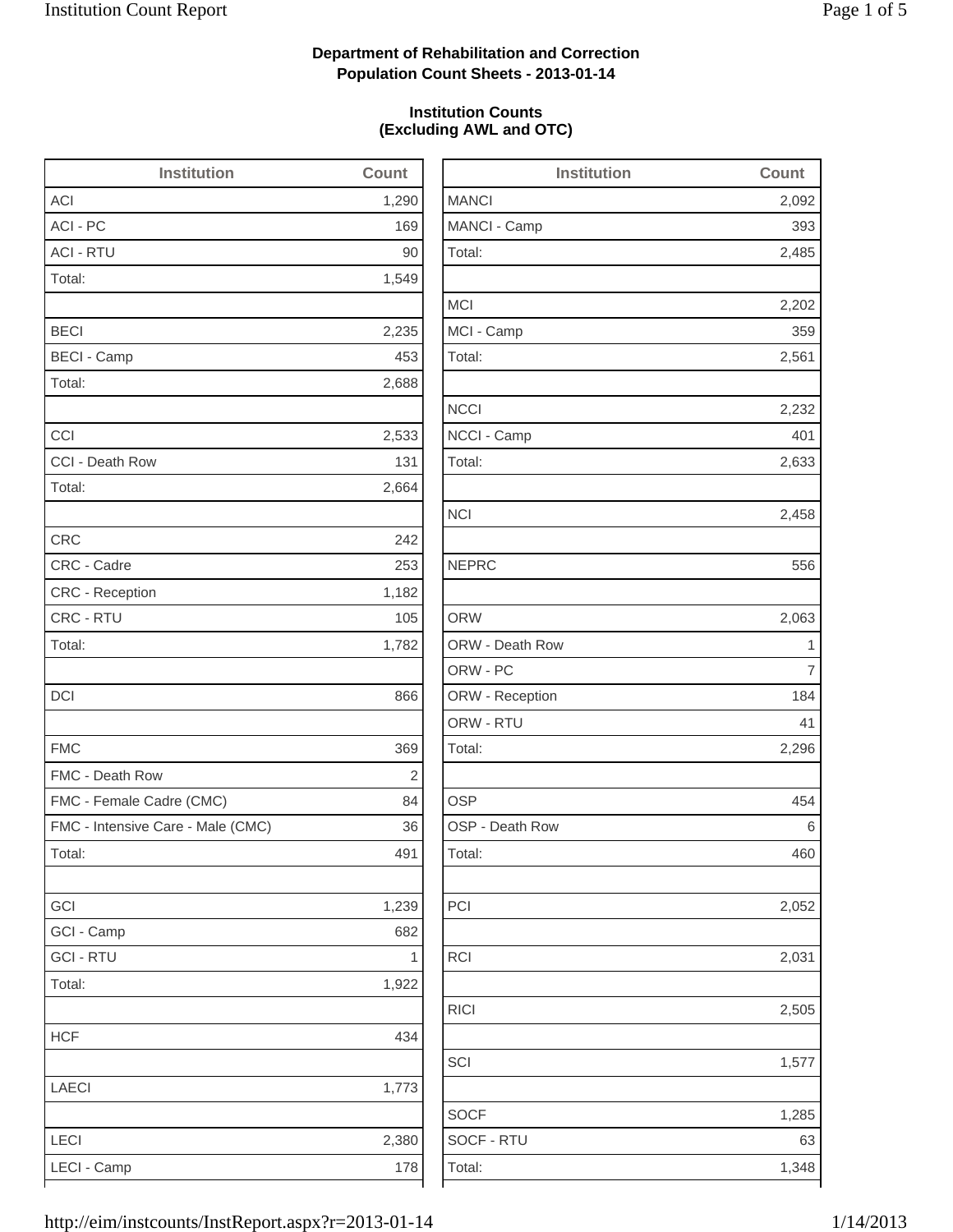### Institution Count Report Page 2 of 5

| Total:                   | 2,558 |
|--------------------------|-------|
|                          |       |
| LOCI                     | 2,263 |
|                          |       |
| <b>LORCI</b>             | 199   |
| <b>LORCI - Cadre</b>     | 356   |
| <b>LORCI - Reception</b> | 1,022 |
| Total:                   | 1,577 |
|                          |       |
| <b>MACI</b>              | 980   |
| <b>MACI - Minimum</b>    | 1,317 |
| MACI - Youth             | 28    |
| Total:                   | 2,325 |

|                  | <b>Total Population:</b> | 49,583 |
|------------------|--------------------------|--------|
|                  |                          |        |
| Total:           |                          | 1,400  |
| <b>WCI - RTU</b> |                          | 49     |
| <b>WCI</b>       |                          | 1,351  |
|                  |                          |        |
| <b>TOCI</b>      |                          | 1,270  |
|                  |                          |        |
| <b>TCI</b>       |                          | 1,059  |

\* The Total Population includes 39 Offenders with Reason Codes 30 & 31. \*\* The Total Population includes 23 Offenders with Reason Code 0A.

#### **Male Population by Security Level (Include AWL and Exclude OTC)**

| <b>Security Level</b>  |                   | <b>Body</b> | <b>AWL</b> | $(-OTC)$ | Total  |
|------------------------|-------------------|-------------|------------|----------|--------|
| Total Levels 3,4,5     |                   | 14.341      | 71         | 103      | 14,309 |
| <b>Total Levels 2</b>  |                   | 17.885      | 162        | 169      | 17,878 |
| <b>Total Levels 1</b>  |                   | 13.396      | 143        | 106      | 13,433 |
| <b>Total Death Row</b> |                   | 140         |            |          | 140    |
|                        | <b>Total Male</b> | 45.762      | 377        | 379      | 45,760 |

#### **Female Population by Institution (Include AWL and Exclude OTC)**

| - -                      |                |                |          |                |
|--------------------------|----------------|----------------|----------|----------------|
| <b>Institution</b>       | <b>Body</b>    | <b>AWL</b>     | $(-OTC)$ | <b>Total</b>   |
| <b>CRC</b>               | 2              | 0              | 0        | $\overline{2}$ |
| <b>CRC</b> - Reception   | 2              | 0              | 0        | $\sqrt{2}$     |
| DCI                      | 866            | 7              | 8        | 865            |
| <b>FMC</b>               | 12             | 2              | 1        | 13             |
| FMC - Female Cadre (CMC) | 84             | $\overline{2}$ | 1        | 85             |
| <b>LAECI</b>             | 1              | $\overline{0}$ | 0        | 1              |
| <b>NEPRC</b>             | 556            | 10             | 1        | 565            |
| <b>ORW</b>               | 2,063          | 34             | 26       | 2,071          |
| ORW - Death Row          |                | $\overline{0}$ | 0        | 1              |
| ORW - PC                 | $\overline{7}$ | $\mathbf 0$    | 0        | $\overline{7}$ |
| ORW - Reception          | 184            | $\mathbf 0$    | 0        | 184            |
| ORW - RTU                | 41             | $\overline{0}$ | 0        | 41             |
| <b>Total Female</b>      | 3,819          | 55             | 37       | 3,837          |
| <b>Total Population:</b> | 49,581         | 432            | 416      | 49,597         |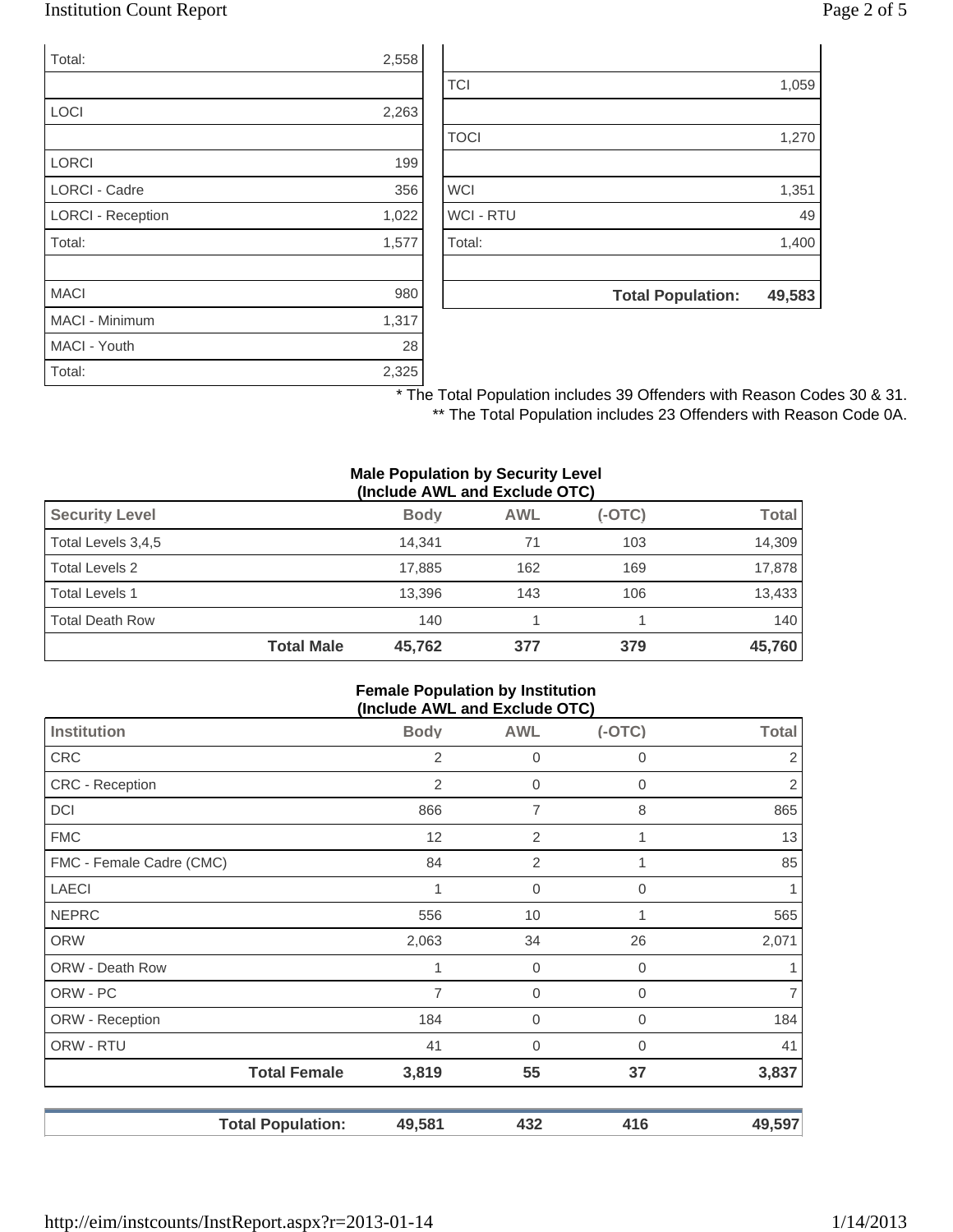# **(Include AWL and Exclude OTC)**

| <b>Institution</b>                | <b>Body</b>               | <b>AWL</b>          | $(-OTC)$                  | <b>Total</b>   |
|-----------------------------------|---------------------------|---------------------|---------------------------|----------------|
| <b>ACI</b>                        | 29                        | $\overline{2}$      | $\mathbf{1}$              | 30             |
| ACI - PC                          | 96                        | $\mathbf{1}$        | $\mathbf 0$               | 97             |
| <b>BECI</b>                       | 20                        | $\mathbf 0$         | $\mathbf{1}$              | 19             |
| CCI                               | $\boldsymbol{9}$          | $\mathsf{O}\xspace$ | $\mathbf 0$               | $\hbox{9}$     |
| CCI - Death Row                   | $\mathbf{1}$              | $\mathbf 0$         | $\mathbf 0$               | 1              |
| CRC                               | 120                       | $\,$ 3 $\,$         | 5                         | 118            |
| CRC - Cadre                       | 224                       | $\mathbf 0$         | $\mathbf{1}$              | 223            |
| <b>CRC - Reception</b>            | 663                       | $\hbox{9}$          | $\,8\,$                   | 664            |
| CRC - RTU                         | 90                        | $\mathsf{O}\xspace$ | $\mathbf 0$               | 90             |
| <b>FMC</b>                        | 17                        | $\mathbf 0$         | $\mathbf 0$               | 17             |
| FMC - Intensive Care - Male (CMC) | $\ensuremath{\mathsf{3}}$ | $\mathbf 0$         | $\mathbf 0$               | $\mathfrak{S}$ |
| GCI                               | 4                         | $\mathbf 0$         | $\mathbf 0$               | $\overline{4}$ |
| <b>HCF</b>                        | $\mathbf{1}$              | $\mathbf 0$         | $\mbox{O}$                | $\mathbf{1}$   |
| LAECI                             | 10                        | $\mathsf{O}\xspace$ | $\mathbf 0$               | 10             |
| LECI                              | 2,275                     | $\overline{7}$      | 13                        | 2,269          |
| LOCI                              | 19                        | $\mathbf 0$         | $\mathbf 0$               | 19             |
| LORCI                             | 139                       | $\overline{4}$      | 24                        | 119            |
| LORCI - Cadre                     | 348                       | $\mathsf 0$         | $\mathbf 0$               | 348            |
| <b>LORCI - Reception</b>          | 790                       | $\mathbf{1}$        | $\mathsf{O}\xspace$       | 791            |
| <b>MACI</b>                       | 48                        | $\mathbf 0$         | $\mathbf{1}$              | 47             |
| MACI - Youth                      | 21                        | $\mathbf 0$         | $\mathbf{1}$              | 20             |
| <b>MANCI</b>                      | 2,011                     | $\,6$               | 10                        | 2,007          |
| MCI                               | $\overline{7}$            | $\mathsf 0$         | $\mathbf 0$               | 7              |
| NCCI                              | 12                        | $\mathsf{O}\xspace$ | $\mathbf 0$               | 12             |
| <b>NCI</b>                        | 17                        | $\mathsf 0$         | $\mathbf 0$               | 17             |
| OSP                               | 454                       | $\mathsf{O}\xspace$ | $\ensuremath{\mathsf{3}}$ | 451            |
| PCI                               | 43                        | $\overline{4}$      | $\mathbf 0$               | 47             |
| RCI                               | 1,997                     | 15                  | 11                        | 2,001          |
| <b>RICI</b>                       | 22                        | $\mathsf{O}\xspace$ | $\,0\,$                   | 22             |
| SCI                               | 5                         | $\mathsf{O}\xspace$ | $\mathbf 0$               | $\sqrt{5}$     |
| <b>SOCF</b>                       | 1,285                     | $\mathsf{O}\xspace$ | 15                        | 1,270          |
| SOCF - RTU                        | 63                        | $\mathsf{O}\xspace$ | $\,0\,$                   | 63             |
| <b>TCI</b>                        | 1,004                     | $\overline{4}$      | $\mathbf{1}$              | 1,007          |
| <b>TOCI</b>                       | 1,147                     | $\sqrt{2}$          | $\ensuremath{\mathsf{3}}$ | 1,146          |
| <b>WCI</b>                        | 1,299                     | 13                  | $\,$ 5 $\,$               | 1,307          |
| WCI - RTU                         | 48                        | $\mathsf 0$         | $\mathsf{O}\xspace$       | 48             |
| Total Levels 3, 4, 5              | 14,341                    | $71$                | 103                       | 14,309         |

| <b>Male Population by Institution: Security Level 2</b> |  |
|---------------------------------------------------------|--|
| (Include AWL and Exclude OTC)                           |  |

| Institution | Body | <b>AWL</b> | اxtal |
|-------------|------|------------|-------|
|             |      |            |       |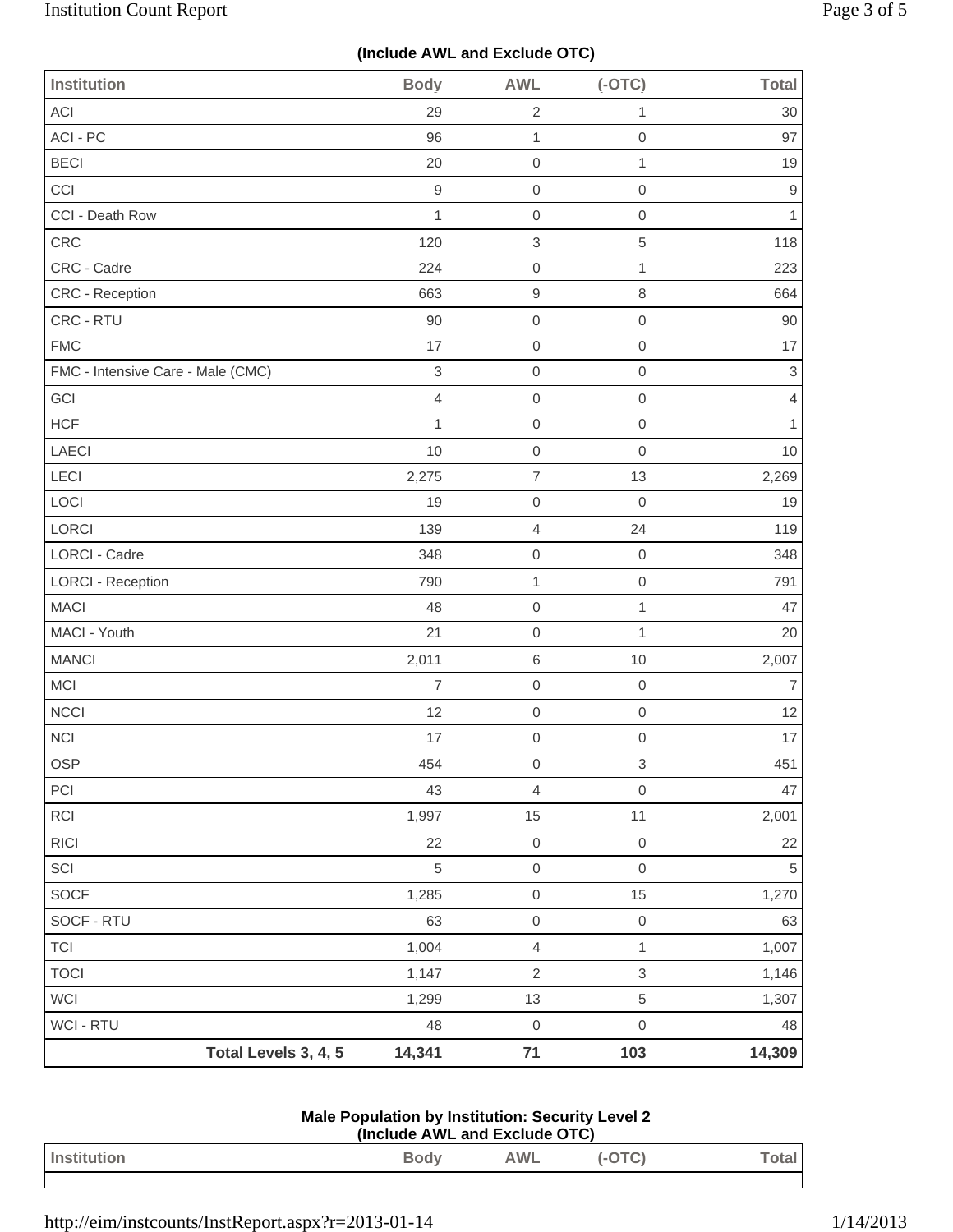# Institution Count Report Page 4 of 5

| <b>ACI</b>                        | 687            | $\overline{\mathcal{I}}$  | $\ensuremath{\mathsf{3}}$ | 691            |
|-----------------------------------|----------------|---------------------------|---------------------------|----------------|
| ACI - PC                          | 60             | 1                         | $\mbox{O}$                | 61             |
| <b>ACI - RTU</b>                  | 63             | $\mathbf 0$               | $\mathsf{O}\xspace$       | 63             |
| <b>BECI</b>                       | 1,627          | 14                        | 16                        | 1,625          |
| <b>BECI - Camp</b>                | 18             | $\boldsymbol{0}$          | $\mbox{O}$                | 18             |
| CCI                               | 1,885          | 10                        | 5                         | 1,890          |
| CRC                               | 78             | $\ensuremath{\mathsf{3}}$ | $\,$ 3 $\,$               | 78             |
| CRC - Cadre                       | 23             | $\mbox{O}$                | $\mathbf 0$               | 23             |
| CRC - Reception                   | 259            | 1                         | 5                         | 255            |
| CRC - RTU                         | 13             | $\mathbf 0$               | $\mbox{O}$                | 13             |
| <b>FMC</b>                        | 23             | $\mbox{O}$                | $\mathsf{O}\xspace$       | 23             |
| FMC - Intensive Care - Male (CMC) | 16             | $\sqrt{2}$                | $\mathbf 0$               | 18             |
| GCI                               | 776            | 1                         | $\,$ 3 $\,$               | 774            |
| <b>GCI - RTU</b>                  | $\mathbf{1}$   | $\mbox{O}$                | $\mbox{O}$                | 1              |
| <b>HCF</b>                        | 258            | $\overline{4}$            | 0                         | 262            |
| LAECI                             | 1,398          | 5                         | 17                        | 1,386          |
| LECI                              | 98             | $\boldsymbol{0}$          | $\mathbf 0$               | 98             |
| LECI - Camp                       | $\mathbf{1}$   | $\mbox{O}$                | $\mathbf 0$               | 1              |
| LOCI                              | 1,338          | $\,6$                     | $\overline{7}$            | 1,337          |
| LORCI                             | 43             | 3                         | 16                        | 30             |
| <b>LORCI - Cadre</b>              | 8              | $\mathbf 0$               | $\mathsf{O}\xspace$       | 8              |
| <b>LORCI - Reception</b>          | 141            | $\boldsymbol{0}$          | $\mathbf{1}$              | 140            |
| <b>MACI</b>                       | 932            | $\,$ 5 $\,$               | 4                         | 933            |
| MACI - Youth                      | $\overline{7}$ | $\mbox{O}$                | $\mbox{O}$                | $\overline{7}$ |
| <b>MANCI</b>                      | 68             | $\mathbf 0$               | $\mbox{O}$                | 68             |
| MANCI - Camp                      | 8              | $\mbox{O}$                | $\mathsf{O}\xspace$       | 8              |
| <b>MCI</b>                        | 1,908          | 11                        | 19                        | 1,900          |
| MCI - Camp                        | $\sqrt{2}$     | $\mbox{O}$                | $\mbox{O}$                | $\sqrt{2}$     |
| <b>NCCI</b>                       | 1,495          | 16                        | 22                        | 1,489          |
| NCCI - Camp                       | $\overline{4}$ | $\mbox{O}$                | $\mathbf 0$               | 4              |
| NCI                               | 1,901          | 21                        | 23                        | 1,899          |
| PCI                               | 947            | 34                        | $\boldsymbol{7}$          | 974            |
| RCI                               | 34             | $\mathbf 1$               | $\,0\,$                   | 35             |
| <b>RICI</b>                       | 575            | $\overline{\mathcal{I}}$  | $\hbox{9}$                | 573            |
| SCI                               | 959            | $\,8\,$                   | $\hbox{9}$                | 958            |
| <b>TCI</b>                        | 55             | $\mathsf{O}\xspace$       | $\,0\,$                   | 55             |
| <b>TOCI</b>                       | 123            | $\mathbf{1}$              | $\mathbf 0$               | 124            |
| WCI                               | 52             | $\mathsf{O}\xspace$       | $\,0\,$                   | 52             |
| <b>WCI - RTU</b>                  | $\mathbf{1}$   | $\mathbf 1$               | $\mathsf{O}\xspace$       | $\mathbf 2$    |
| <b>Total Level 2</b>              | 17,885         | 162                       | 169                       | 17,878         |

### **Male Population by Institution: Security Level 1 (Include AWL and Exclude OTC)**

 $\overline{\phantom{a}}$